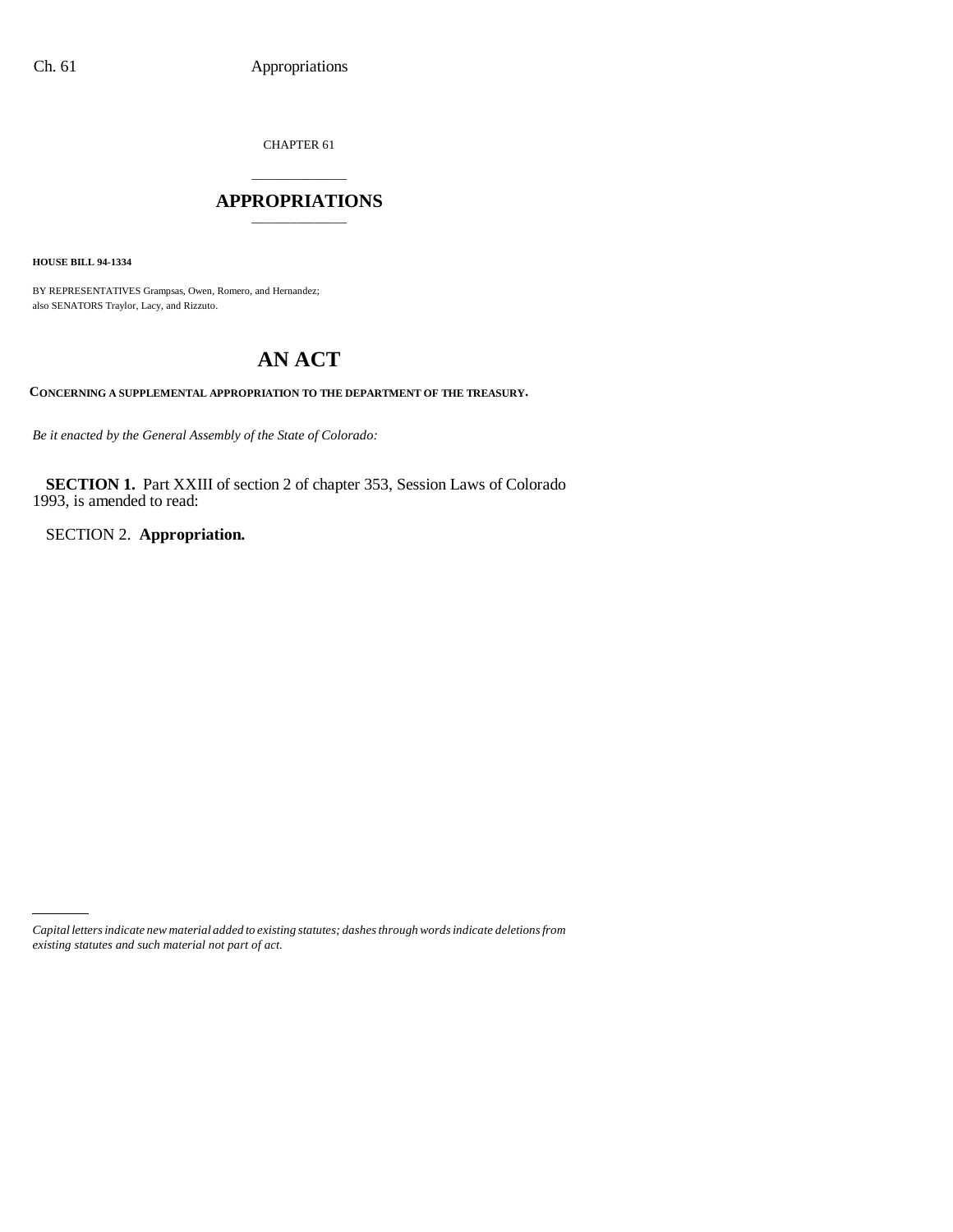# Ch. 61 Appropriations

|                   |              | <b>APPROPRIATION FROM</b> |  |                |   |              |  |               |  |                |
|-------------------|--------------|---------------------------|--|----------------|---|--------------|--|---------------|--|----------------|
| <b>ITEM &amp;</b> | <b>TOTAL</b> | <b>GENERAL</b>            |  | <b>GENERAL</b> |   | CASH         |  | <b>CASH</b>   |  | <b>FEDERAL</b> |
| <b>SUBTOTAL</b>   |              | <b>FUND</b>               |  | <b>FUND</b>    |   | <b>FUNDS</b> |  | <b>FUNDS</b>  |  | <b>FUNDS</b>   |
|                   |              |                           |  | <b>EXEMPT</b>  | ¢ |              |  | <b>EXEMPT</b> |  |                |

### **PART XXIII DEPARTMENT OF THE TREASURY**

## **(1) ADMINISTRATION**

| <b>Personal Services</b>     | 765.671      |  |
|------------------------------|--------------|--|
|                              | $(17.0$ FTE) |  |
| Group Health and Life        | 35,140       |  |
| Short-term Disability        | 1,791        |  |
| <b>Anniversary Increases</b> | 10,030       |  |
| Workers' Compensation        | 7,869        |  |
| <b>Operating Expenses</b>    | 112,147      |  |
| <b>Travel Expenses</b>       | 5,626        |  |
| <b>Legal Services</b>        | 18,979       |  |
|                              | 25,300       |  |
| Purchase of Services from    |              |  |
| Computer Center              | 4,500        |  |
| Payment to Risk Management   |              |  |
| and Property Funds           | 440          |  |
|                              | 506          |  |
| Capitol Complex Leased       |              |  |
| Space                        |              |  |
|                              |              |  |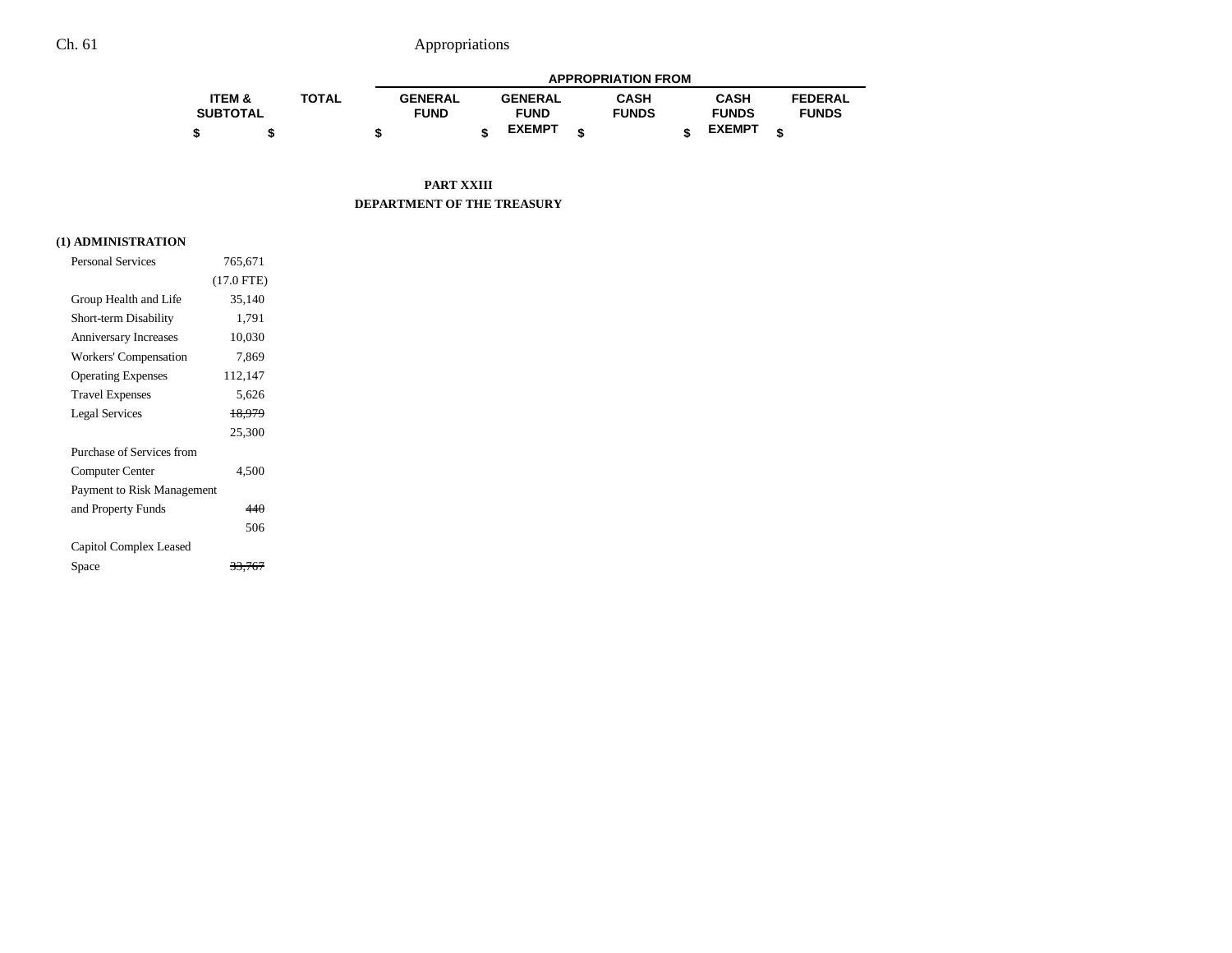|                    | 34.765             |           |           |
|--------------------|--------------------|-----------|-----------|
| Discretionary Fund | 5.000 <sup>a</sup> |           |           |
|                    |                    | 1,000,960 | 1,000,960 |
|                    |                    | 1,008,345 | 1,008,345 |

<sup>a</sup> For purposes of complying with the limitation on state fiscal year spending imposed by Article X, Section 20 of the state constitution these moneys are included for informational purposes as they are continuously appropriated by a permanent statute or constitutional provision and, therefore, are not subject to the limitation of General Fund appropriations as set forth in Section 24-75-201.1, C.R.S.

### **(2) SPECIAL PURPOSE**

| Judges' Retirement       | 420,000 |                    |                    |
|--------------------------|---------|--------------------|--------------------|
|                          | 401,196 |                    |                    |
| County Costs Pursuant to |         |                    |                    |
| Section 39-3.5-106(1),   |         |                    |                    |
| C.R.S.                   | 554,550 |                    |                    |
|                          | 494,976 |                    |                    |
|                          |         | <del>974.550</del> | <del>974.550</del> |
|                          |         | 896,172            | 896,172            |
|                          |         |                    |                    |
| (3) UNCLAIMED PROPERTY   |         |                    |                    |
| <b>PROGRAM</b>           |         |                    |                    |

| ROGRAM                    |              |
|---------------------------|--------------|
| <b>Personal Services</b>  | 379,839      |
|                           | $(11.0$ FTE) |
| <b>Operating Expenses</b> | 237.536      |
| <b>Travel Expenses</b>    | 2.491        |

Leased Space 35,977

Ch. 61 Appropriations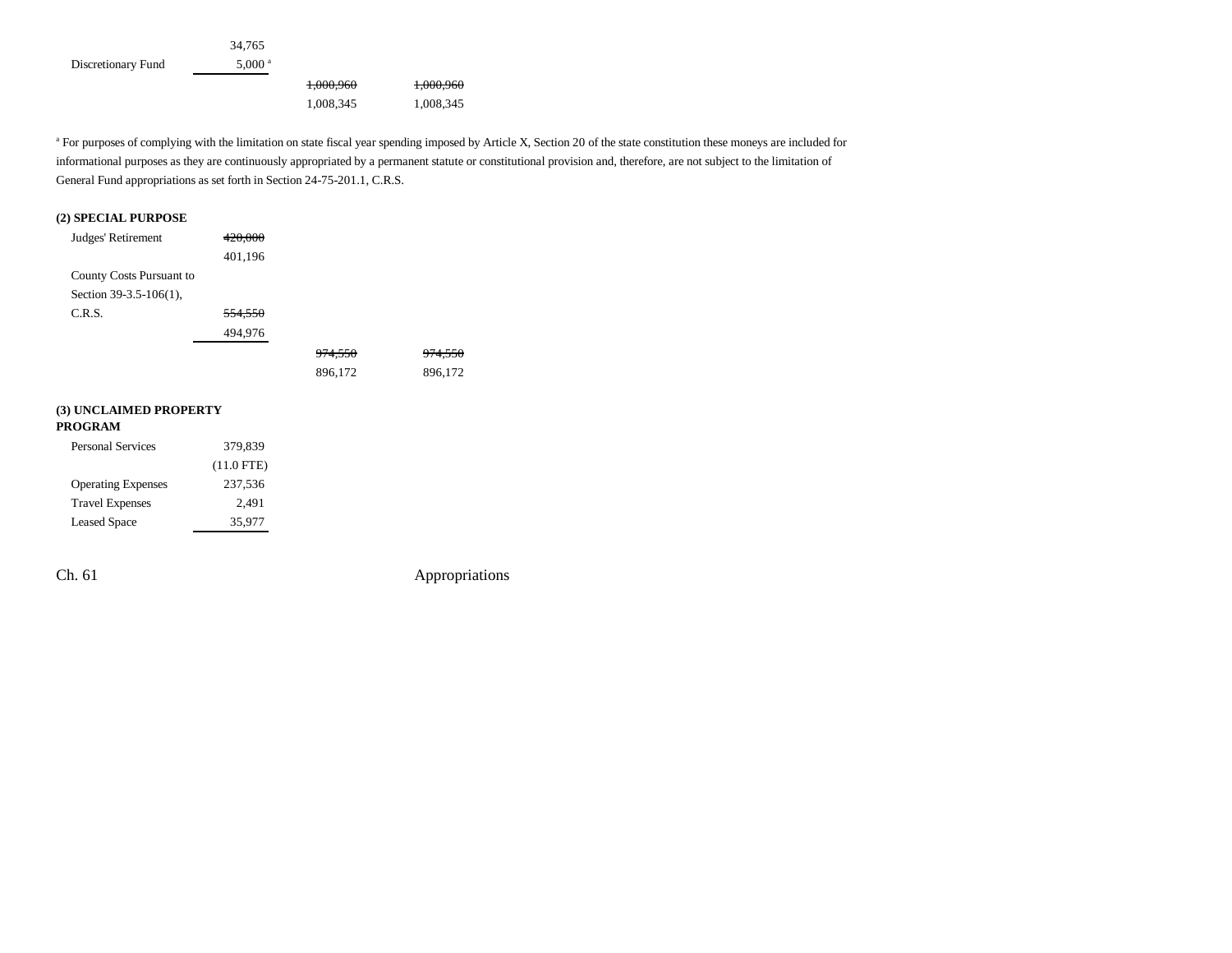# Ch. 61 Appropriations

|                                                        |                           |              |    |                               |                                                |  |    | <b>APPROPRIATION FROM</b>   |    |                                              |                                |
|--------------------------------------------------------|---------------------------|--------------|----|-------------------------------|------------------------------------------------|--|----|-----------------------------|----|----------------------------------------------|--------------------------------|
|                                                        | ITEM &<br><b>SUBTOTAL</b> | <b>TOTAL</b> |    | <b>GENERAL</b><br><b>FUND</b> | <b>GENERAL</b><br><b>FUND</b><br><b>EXEMPT</b> |  |    | <b>CASH</b><br><b>FUNDS</b> |    | <b>CASH</b><br><b>FUNDS</b><br><b>EXEMPT</b> | <b>FEDERAL</b><br><b>FUNDS</b> |
|                                                        | \$<br>\$                  |              | \$ |                               | \$                                             |  | \$ |                             | \$ |                                              | \$                             |
|                                                        |                           | 655,843      |    | 655,843                       |                                                |  |    |                             |    |                                              |                                |
| (4) FIRE AND POLICE PENSION ASSOCIATION <sup>110</sup> |                           |              |    |                               |                                                |  |    |                             |    |                                              |                                |
| Unfunded Liability - Old                               |                           |              |    |                               |                                                |  |    |                             |    |                                              |                                |
| Hire Plans                                             | 18,721,100                |              |    |                               |                                                |  |    |                             |    |                                              |                                |
| Death and Disability                                   |                           |              |    |                               |                                                |  |    |                             |    |                                              |                                |
| Account                                                | 7,434,100                 |              |    |                               |                                                |  |    |                             |    |                                              |                                |
| Volunteer Firefighter                                  |                           |              |    |                               |                                                |  |    |                             |    |                                              |                                |
| <b>Retirement Plans</b>                                | 2,400,000                 |              |    |                               |                                                |  |    |                             |    |                                              |                                |
|                                                        | 2,514,039                 |              |    |                               |                                                |  |    |                             |    |                                              |                                |
|                                                        |                           | 28,555,200   |    | $28,555,200$ <sup>a</sup>     |                                                |  |    |                             |    |                                              |                                |
|                                                        |                           | 28,669,239   |    | 28,669,239 <sup>a</sup>       |                                                |  |    |                             |    |                                              |                                |
|                                                        |                           |              |    |                               |                                                |  |    |                             |    |                                              |                                |

<sup>a</sup> For purposes of complying with the limitation on state fiscal year spending imposed by Article X, Section 20 of the State Constitution these moneys are included for informational purposes as they are continuously appropriated by a permanent statute or constitutional provision and, therefore, are not subject to the limitation of General Fund appropriations as set forth in Section 24-75-201.1, C.R.S.

**(5) APPROPRIATED COUNTIES**

104,850,000 104,850,000 104,850,000 104,850,000 104,850,000 104,850,000 104,850,000 104,850,000 104,850,000 1

103,350,000 <sup>a</sup> 103,350,000 <sup>a</sup>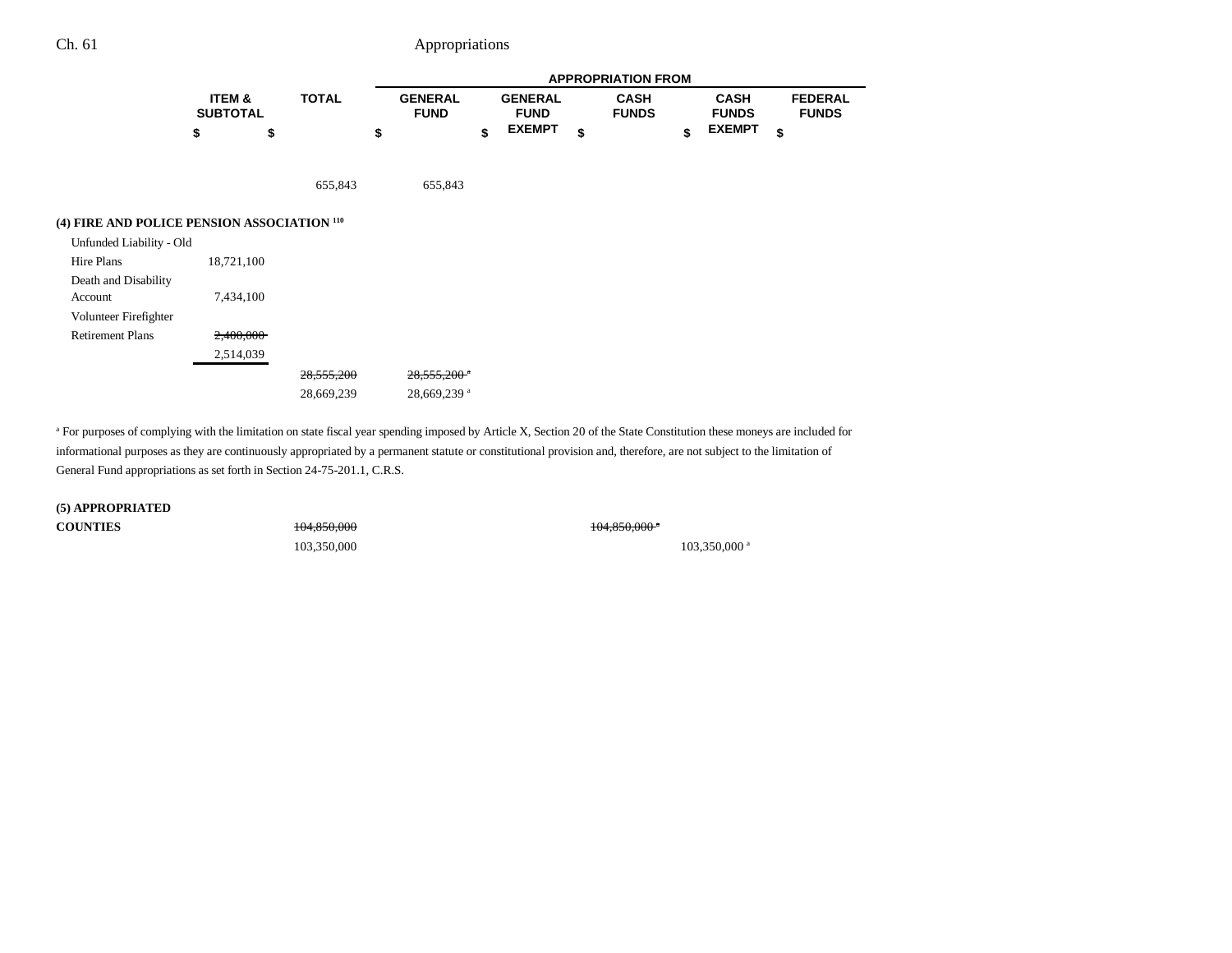<sup>a</sup> This amount respresents REPRESENTS the funds given to counties pursuant to Section 43-4-207, C.R.S. For purposes of complying with the limitation on state fiscal

year spending imposed by Article X, Section 20 of the State Constitution, these moneys are included for informational purposes as they are continuously appropriated by a permanent statute or constitutional provision.

# **(6) APPROPRIATED**

| <b>MUNICIPALITIES</b> | $\epsilon$ 0.402.000<br><del>02.002.000</del> | $\epsilon$ 0.402.000 $\epsilon$<br>02.002.000 |  |  |
|-----------------------|-----------------------------------------------|-----------------------------------------------|--|--|
|                       | 65,602,000                                    | $65,602,000$ <sup>a</sup>                     |  |  |

<sup>a</sup> This amount represents the funds given to municipalities pursuant to Section 43-4-207, C.R.S. For purposes of complying with the limitation on state fiscal year spending

imposed by Article X, Section 20 of the State Constitution, these moneys are included for informational purposes as they are continuously appropriated by a permanent

statute or constitutional provision.

### **TOTALS PART XXIII**

| (TREASURY) | \$205,638,553 | $$31,186,553$ $"$          | \$174,452,000 |  |
|------------|---------------|----------------------------|---------------|--|
|            | \$200,181,599 | $$31.229.599$ <sup>a</sup> | \$168,952,000 |  |

<sup>a</sup> Of this amount, \$28,560,200 \$28,644,239 is included as information for purposes of complying with the limitation on state fiscal year spending imposed by Article X, Section 20

of the State Constitution. As this amount is continuously appropriated by a permanent statute or constitutional provision it is not subject to the limitation of General Fund appropriations as set forth in Section 24-75-201.1, C.R.S.

Ch. 61 Appropriations